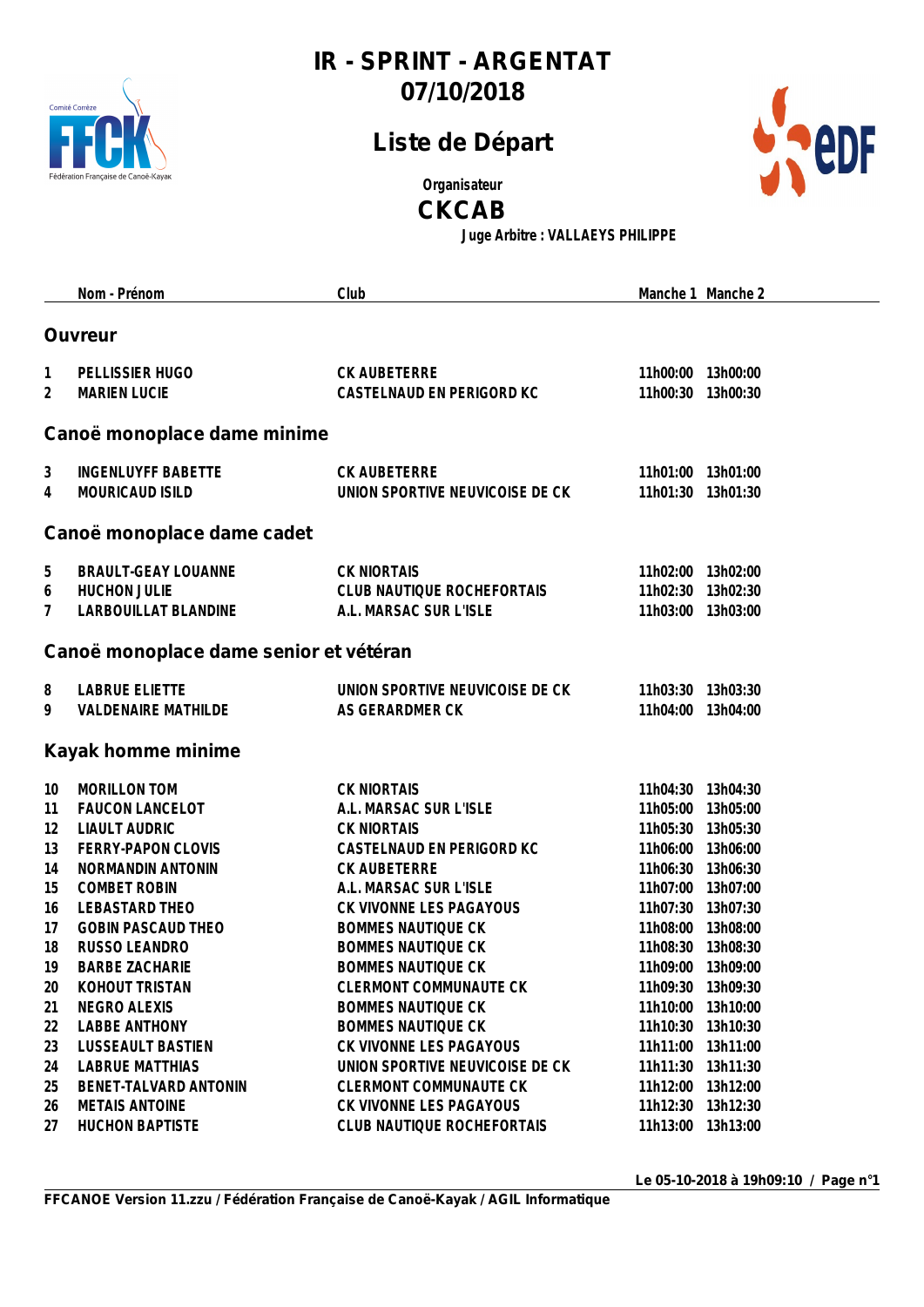

## **Liste de Départ**



**Organisateur**

#### **CKCAB**

**Juge Arbitre : VALLAEYS PHILIPPE**

|    | Nom - Prénom               | Club                            |                   | Manche 1 Manche 2 |
|----|----------------------------|---------------------------------|-------------------|-------------------|
| 28 | PHAM DANG MAXIME           | <b>VALLEE VONNE CK</b>          |                   | 11h13:30 13h13:30 |
| 29 | LAFFOREST THEO             | ALP GNP PERIGUEUX               |                   | 11h14:00 13h14:00 |
| 30 | BEAULANDE NOEL LEANDRE     | <b>BOMMES NAUTIQUE CK</b>       |                   | 11h14:30 13h14:30 |
|    |                            |                                 |                   |                   |
|    | Kayak homme cadet          |                                 |                   |                   |
| 31 | <b>GROS QUENTIN</b>        | <b>CK NIORTAIS</b>              |                   | 11h15:00 13h15:00 |
| 32 | <b>VINCENT PIERRICK</b>    | A.L. MARSAC SUR L'ISLE          |                   | 11h15:30 13h15:30 |
| 33 | NICOLLEAU FELIX            | <b>CK NIORTAIS</b>              |                   | 11h16:00 13h16:00 |
| 34 | <b>COMBETTE JEAN</b>       | CASTELNAUD EN PERIGORD KC       |                   | 11h16:30 13h16:30 |
| 35 | <b>FOURNIER MARTIN</b>     | <b>BOMMES NAUTIQUE CK</b>       |                   | 11h17:00 13h17:00 |
| 36 | <b>DORIGNY ERWAN</b>       | UNION SPORTIVE NEUVICOISE DE CK |                   | 11h17:30 13h17:30 |
| 38 | <b>GUILLAUMIN LEO</b>      | AIXE CK                         |                   | 11h18:00 13h18:00 |
| 40 | <b>AUCHATRAIRE REMI</b>    | <b>CK NIORTAIS</b>              |                   | 11h18:30 13h18:30 |
| 41 | RIOTTE TOM                 | <b>BOMMES NAUTIQUE CK</b>       |                   | 11h19:00 13h19:00 |
| 42 | <b>MOUTIER LOUIS</b>       | CASTELNAUD EN PERIGORD KC       |                   | 11h19:30 13h19:30 |
| 43 | <b>VERHEYDE MAEL</b>       | COGNAC CK                       |                   | 11h20:00 13h20:00 |
| 44 | SIBLOT ADRIAN              | A.L. MARSAC SUR L'ISLE          |                   | 11h20:30 13h20:30 |
| 45 | RAMON TOM                  | UNION SPORTIVE NEUVICOISE DE CK |                   | 11h21:00 13h21:00 |
| 46 | DOREAU TITOUAN             | CANOE-KAYAK SAUJON              |                   | 11h21:30 13h21:30 |
| 47 | KIEFFERT ANTOINE           | <b>BOMMES NAUTIQUE CK</b>       |                   | 11h22:00 13h22:00 |
|    | Kayak homme junior         |                                 |                   |                   |
|    |                            |                                 |                   |                   |
| 49 | <b>MASSE SIMON</b>         | CLUB NAUTIQUE ROCHEFORTAIS      | 11h22:30 13h22:30 |                   |
| 50 | <b>MIGLINIEKS JULES</b>    | UNION SPORTIVE NEUVICOISE DE CK |                   | 11h23:00 13h23:00 |
| 51 | <b>GUILLEM BAPTISTE</b>    | CK CLUB LE TEICH                |                   | 11h23:30 13h23:30 |
| 52 | MOZAS CLEMENT              | CK CLUB LE TEICH                |                   | 11h24:00 13h24:00 |
| 53 | <b>BELO LUCAS</b>          | CANOE-KAYAK SAUJON              |                   | 11h24:30 13h24:30 |
| 54 | <b>TAUXE PAUL</b>          | ALP GNP PERIGUEUX               | 11h25:00 13h25:00 |                   |
| 55 | <b>MARIEN MARTIN</b>       | CASTELNAUD EN PERIGORD KC       | 11h25:30 13h25:30 |                   |
| 56 | LUZIGNANT DAMIEN           | ALP GNP PERIGUEUX               |                   | 11h26:00 13h26:00 |
| 57 | <b>LATUS ADRIEN</b>        | CK VIVONNE LES PAGAYOUS         |                   | 11h26:30 13h26:30 |
| 58 | PETIT AUBIN                | CASTELNAUD EN PERIGORD KC       |                   | 11h27:00 13h27:00 |
| 59 | <b>ROUSSIN MANOEL</b>      | UNION SPORTIVE NEUVICOISE DE CK | 11h27:30 13h27:30 |                   |
| 60 | ROUSSIN TANGUY             | UNION SPORTIVE NEUVICOISE DE CK |                   | 11h28:00 13h28:00 |
| 61 | <b>BARONE LUCA</b>         | CLUB DE CK DURANCE LUBERON      |                   | 11h28:30 13h28:30 |
|    | Kayak homme vétéran 1 et 2 |                                 |                   |                   |
| 62 | MULLER JÉRÔME              | UNION SPORTIVE NEUVICOISE DE CK |                   | 11h29:00 13h29:00 |
| 63 | <b>MAURY BENJAMIN</b>      | CASTELNAUD EN PERIGORD KC       | 11h29:30 13h29:30 |                   |
|    |                            |                                 |                   |                   |

**Le 05-10-2018 à 19h09:10 / Page n°2**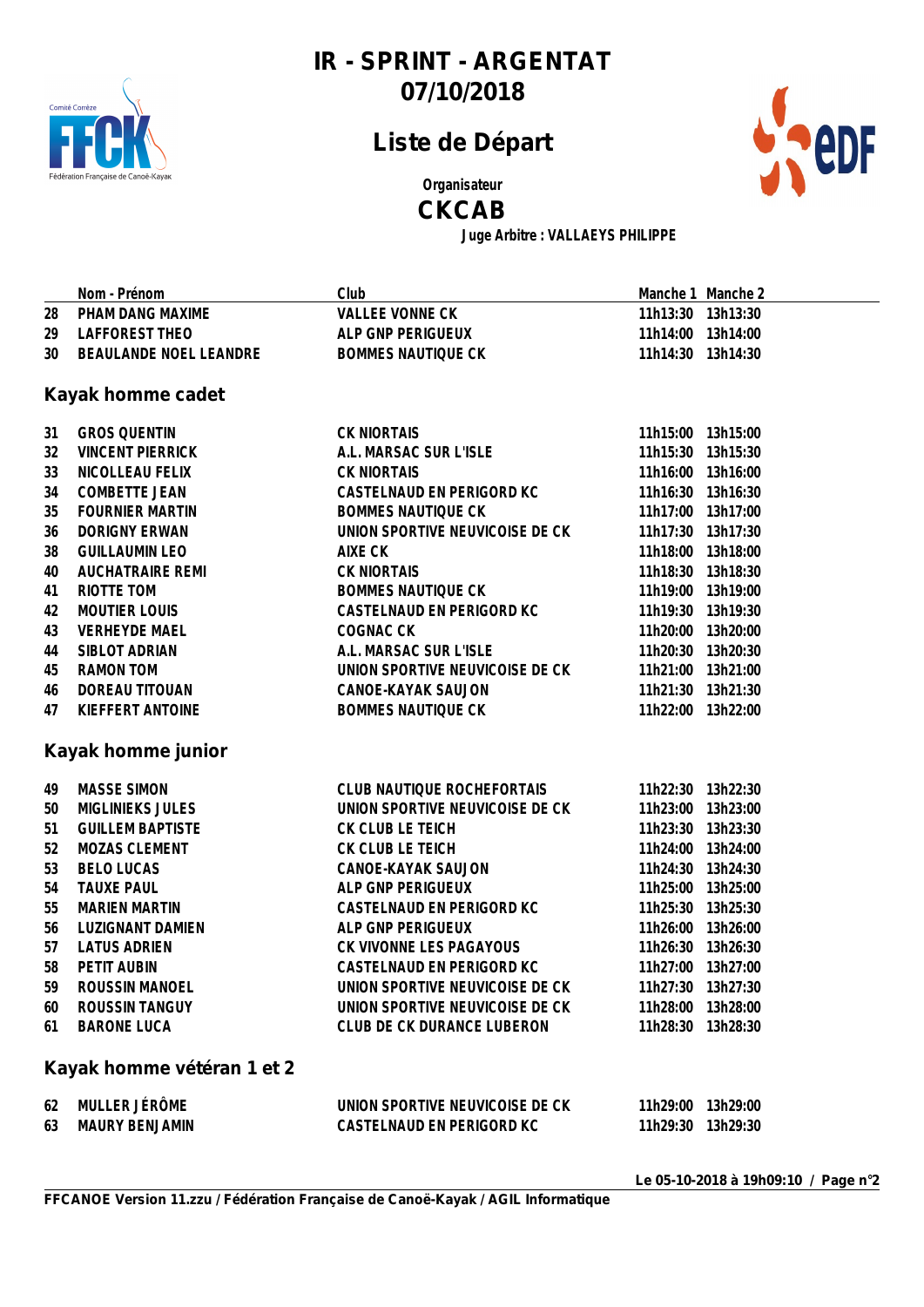

# **Liste de Départ**



**Organisateur**

#### **CKCAB**

**Juge Arbitre : VALLAEYS PHILIPPE**

|     | Nom - Prénom                  | Club                                                 |                   | Manche 1 Manche 2 |  |  |
|-----|-------------------------------|------------------------------------------------------|-------------------|-------------------|--|--|
| 64  | PIDOUX YANN                   | ALP GNP PERIGUEUX                                    |                   | 11h30:00 13h30:00 |  |  |
| 65  | <b>ALDON VINCENT</b>          | CANOË KAYAK CLUB ARGENTAT BEAULIEU                   | 11h30:30          | 13h30:30          |  |  |
| 66  | MAURICE GREGORY               | CASTELNAUD EN PERIGORD KC                            | 11h31:00          | 13h31:00          |  |  |
| 67  | <b>CHANEL JULIEN</b>          | <b>CLERMONT COMMUNAUTE CK</b>                        | 11h31:30          | 13h31:30          |  |  |
| 68  | URVOIS LAURENT                | CK VIVONNE LES PAGAYOUS                              |                   | 11h32:00 13h32:00 |  |  |
| 69  | MOURASSE OLIVIER              | A.L. MARSAC SUR L'ISLE                               |                   | 11h32:30 13h32:30 |  |  |
| 70  | LAFEUILLE JULIEN              | HAUTE CORREZE KAYAK CLUB                             |                   | 11h33:00 13h33:00 |  |  |
| 71  | <b>LEMENU CEDRIC</b>          | ALP GNP PERIGUEUX                                    | 11h33:30 13h33:30 |                   |  |  |
|     |                               |                                                      |                   |                   |  |  |
|     | Kayak homme senior            |                                                      |                   |                   |  |  |
| 72  | SAUTEUR NICOLAS               | A.L. MARSAC SUR L'ISLE                               |                   | 11h34:00 13h34:00 |  |  |
| 74  | <b>VIALA PIERRE</b>           | <b>CK NIORTAIS</b>                                   |                   | 11h34:30 13h34:30 |  |  |
| 75  | PAAUW THIJS                   | CANOË KAYAK CLUB ARGENTAT BEAULIEU                   |                   | 11h35:00 13h35:00 |  |  |
| 76  | VAZ DA COSTA NICOLAS          | HAUTE CORREZE KAYAK CLUB                             |                   | 11h35:30 13h35:30 |  |  |
| 77  | DIEUSAERT THOMAS              | CK AUBETERRE                                         |                   | 11h36:00 13h36:00 |  |  |
| 78  | <b>VILLEFER ANTOINE</b>       | CASTELNAUD EN PERIGORD KC                            | 11h36:30          | 13h36:30          |  |  |
| 79  | DAZEUR QUENTIN                | STRASBOURG EAUX VIVES                                | 11h37:00          | 13h37:00          |  |  |
| 80  | PAAUW PIETER                  | CANOË KAYAK CLUB ARGENTAT BEAULIEU                   |                   | 11h37:30 13h37:30 |  |  |
| 81  | DE MIRANDA SIMON              | HAUTE CORREZE KAYAK CLUB                             |                   | 11h38:00 13h38:00 |  |  |
| 82  | <b>BONHOMME CLEMENT</b>       | UNION SPORTIVE NEUVICOISE DE CK                      |                   | 11h38:30 13h38:30 |  |  |
| 83  | COMBY PIERRE-ANTOINE          | A.L. MARSAC SUR L'ISLE                               |                   | 11h39:00 13h39:00 |  |  |
| 84  | PIERRE EUGENE BASILE          | MOUSSAC CK                                           |                   | 11h39:30 13h39:30 |  |  |
| 85  | <b>NAILLON BASILE</b>         | CASTELNAUD EN PERIGORD KC                            |                   | 11h40:00 13h40:00 |  |  |
| 86  | HOSTENS QUENTIN               | ALP GNP PERIGUEUX                                    | 11h40:30          | 13h40:30          |  |  |
| 87  | ROBILLARD LOIC                | UNION SPORTIVE NEUVICOISE DE CK                      | 11h41:00          | 13h41:00          |  |  |
| 88  | DE MIRANDA LIONEL             | HAUTE CORREZE KAYAK CLUB                             |                   | 11h41:30 13h41:30 |  |  |
| 89  | COMBE CORENTIN                | HAUTE CORREZE KAYAK CLUB                             |                   | 11h42:00 13h42:00 |  |  |
| 90  | LESCORCE RAPHAEL              | <b>BOMMES NAUTIQUE CK</b>                            |                   | 11h42:30 13h42:30 |  |  |
| 91  | <b>BOUVET FELIX</b>           | A.L. MARSAC SUR L'ISLE                               |                   | 11h43:00 13h43:00 |  |  |
|     |                               |                                                      |                   |                   |  |  |
|     | Kayak homme vétéran 3 et plus |                                                      |                   |                   |  |  |
| 92  | MONCHAUZOU ERIC               | CANOË KAYAK CLUB ARGENTAT BEAULIEU 11h43:30 13h43:30 |                   |                   |  |  |
| 93  | <b>FERRER GILLES</b>          | <b>CLERMONT COMMUNAUTE CK</b>                        |                   | 11h44:00 13h44:00 |  |  |
| 94  | <b>VERLHIAC JEAN FRANCOIS</b> | <b>BAC CK SEVRES ISSY</b>                            | 11h44:30          | 13h44:30          |  |  |
| 95  | KIEFFERT J NOEL               | <b>BOMMES NAUTIQUE CK</b>                            |                   | 11h45:00 13h45:00 |  |  |
| 96  | <b>SIMON ALAIN</b>            | <b>VALLEE VONNE CK</b>                               |                   | 11h45:30 13h45:30 |  |  |
| 97  | <b>COMBE PASCAL</b>           | A.D.P.A. CK EAUX VIVES                               |                   | 11h46:00 13h46:00 |  |  |
| 98  | <b>BECHET STEPHANE</b>        | LOISIRS EAUX VIVES BEAUGENCY                         | 11h46:30          | 13h46:30          |  |  |
| 99  | <b>GAUTIER JEAN MARC</b>      | CANOË KAYAK CLUB ARGENTAT BEAULIEU                   |                   | 11h47:00 13h47:00 |  |  |
| 100 | CHARBONNIER CHRISTIAN         | <b>BAC CK SEVRES ISSY</b>                            |                   | 11h47:30 13h47:30 |  |  |
|     |                               |                                                      |                   |                   |  |  |
|     |                               |                                                      |                   |                   |  |  |

**Le 05-10-2018 à 19h09:11 / Page n°3**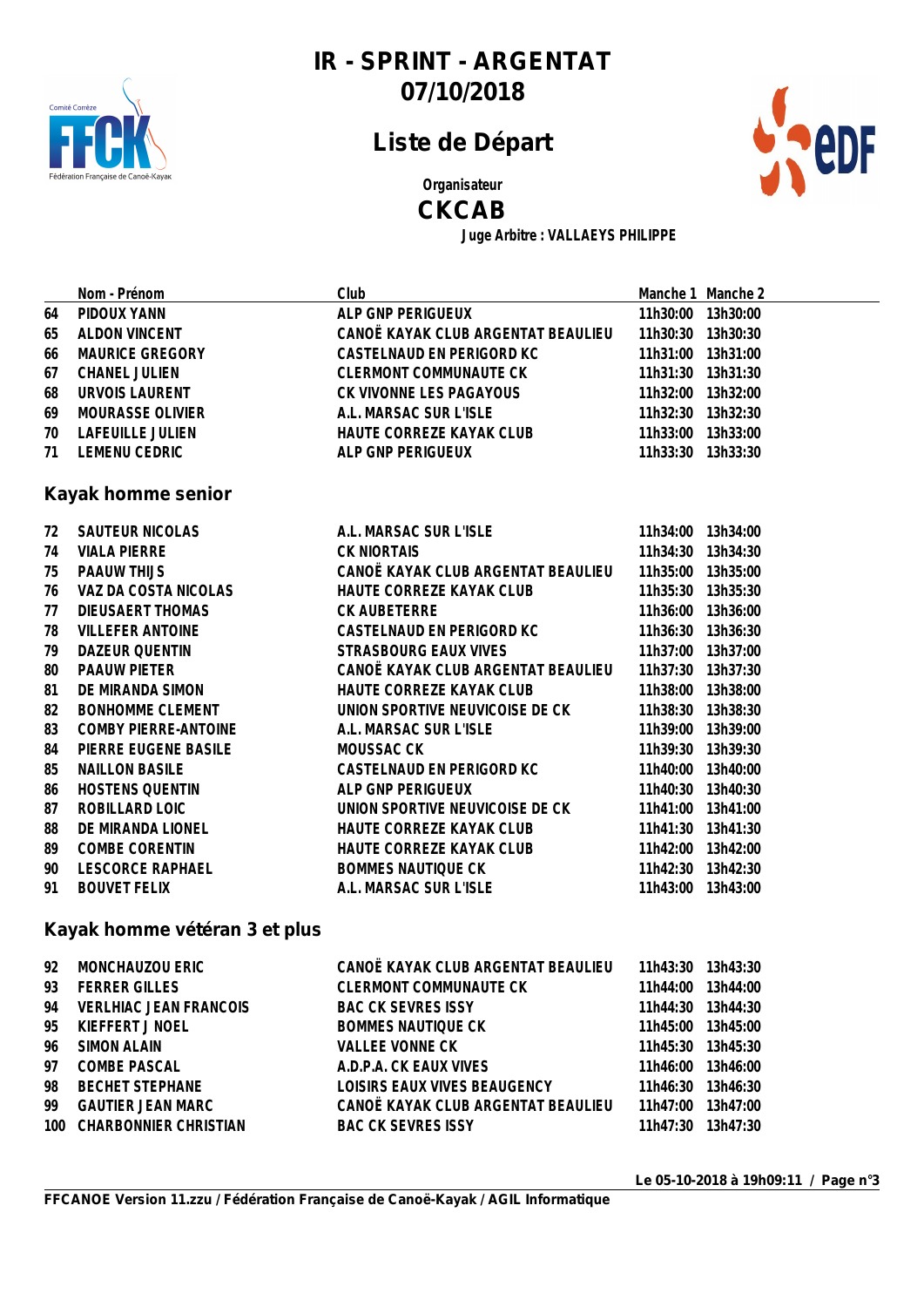

## **Liste de Départ**



**Organisateur**

#### **CKCAB**

**Juge Arbitre : VALLAEYS PHILIPPE**

|                   | Nom - Prénom               | Club                               |                   | Manche 1 Manche 2 |  |
|-------------------|----------------------------|------------------------------------|-------------------|-------------------|--|
|                   | 101 BOUCHER FRANCOIS       | CANOË KAYAK CLUB ARGENTAT BEAULIEU | 11h48:00 13h48:00 |                   |  |
|                   | 105 BOOB CHRISTIAN         | <b>TARDOIRE CK</b>                 | 11h48:30 13h48:30 |                   |  |
|                   | 109 PRADALIER FABRICE      | <b>BOMMES NAUTIQUE CK</b>          | 11h49:00 13h49:00 |                   |  |
|                   | 110 PETITJEANNIN LOUIS-GUY | COGNAC CK                          | 11h49:30 13h49:30 |                   |  |
|                   |                            |                                    |                   |                   |  |
|                   | Kayak dame minime          |                                    |                   |                   |  |
|                   | 111 GENEIX ALIENOR         | CASTELNAUD EN PERIGORD KC          | 11h50:00 13h50:00 |                   |  |
|                   | 112 LOPES JADE             | <b>BOMMES NAUTIQUE CK</b>          | 11h50:30 13h50:30 |                   |  |
|                   | 113 INGENLUYFF BABETTE     | CK AUBETERRE                       | 11h51:00 13h51:00 |                   |  |
|                   | 114 BIENASSIS EMMA         | CK VIVONNE LES PAGAYOUS            | 11h51:30 13h51:30 |                   |  |
|                   | 115 PRADALIER NOA          | <b>BOMMES NAUTIQUE CK</b>          | 11h52:00 13h52:00 |                   |  |
|                   | 116 BABIN CERISE           | CANOE-KAYAK SAUJON                 | 11h52:30 13h52:30 |                   |  |
|                   | 117 GIREAUD MELODY         | CANOE-KAYAK SAUJON                 | 11h53:00 13h53:00 |                   |  |
|                   |                            |                                    |                   |                   |  |
|                   | Kayak dame cadet           |                                    |                   |                   |  |
|                   | 119 NOIROT CLARENCE        | <b>BOMMES NAUTIQUE CK</b>          | 11h53:30 13h53:30 |                   |  |
|                   | 120 BRAULT-GEAY LOUANNE    | <b>CK NIORTAIS</b>                 | 11h54:00 13h54:00 |                   |  |
|                   | 121 HUCHON JULIE           | CLUB NAUTIQUE ROCHEFORTAIS         | 11h54:30 13h54:30 |                   |  |
|                   | 122 COMBE ISAURE           | A.D.P.A. CK EAUX VIVES             | 11h55:00 13h55:00 |                   |  |
|                   | 123 DOREAU ELISE           | CANOE-KAYAK SAUJON                 | 11h55:30 13h55:30 |                   |  |
|                   | 124 AMBLARD JULINE         | UNION SPORTIVE NEUVICOISE DE CK    | 11h56:00 13h56:00 |                   |  |
|                   | 125 LARBOUILLAT BLANDINE   | A.L. MARSAC SUR L'ISLE             | 11h56:30 13h56:30 |                   |  |
|                   | 126 GREHAN CECILE          | C.K. PLEIN AIR DE CHAUNY           | 11h57:00 13h57:00 |                   |  |
|                   | 127 LACOSTE EMMA           | CASTELNAUD EN PERIGORD KC          | 11h57:30 13h57:30 |                   |  |
|                   | Kayak dame junior          |                                    |                   |                   |  |
|                   |                            |                                    |                   |                   |  |
|                   | 128 BEJAUD AGATHE          | CHAUVIGNY VALDIVIENNE CK           | 11h58:00 13h58:00 |                   |  |
|                   | 129 BERTHUMEYRIE ANNABELLE | CANOË KAYAK CLUB ARGENTAT BEAULIEU | 11h58:30 13h58:30 |                   |  |
| Kayak dame senior |                            |                                    |                   |                   |  |
|                   | 130 CHENEAU MAGALIE        | ALP GNP PERIGUEUX                  | 11h59:00 13h59:00 |                   |  |
|                   | 131 GAUBERT CLARA          | CK CLUB LE TEICH                   | 11h59:30 13h59:30 |                   |  |
|                   | 132 FAUROUX JULIE          | CLUB CK L'ISLOIS                   | 12h00:00 14h00:00 |                   |  |
|                   | 133 VALDENAIRE MATHILDE    | AS GERARDMER CK                    | 12h00:30 14h00:30 |                   |  |
|                   |                            |                                    |                   |                   |  |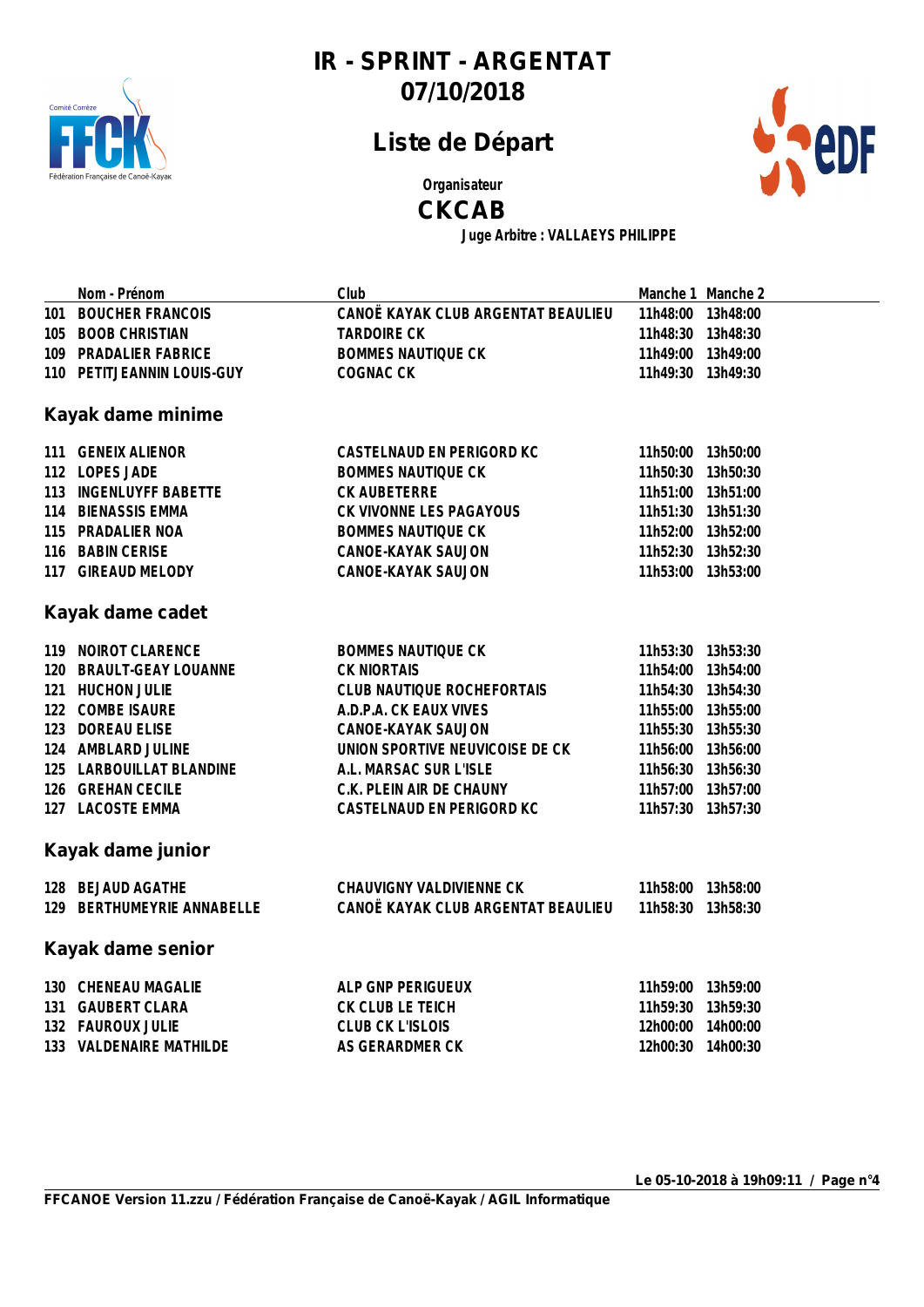

## **Liste de Départ**



**Organisateur**

**CKCAB**

**Juge Arbitre : VALLAEYS PHILIPPE**

|            | Nom - Prénom                                                                                                                                                                                 | Club                                                                                                                                                                                                         |                                                          | Manche 1 Manche 2                                                                                                                            |  |  |  |
|------------|----------------------------------------------------------------------------------------------------------------------------------------------------------------------------------------------|--------------------------------------------------------------------------------------------------------------------------------------------------------------------------------------------------------------|----------------------------------------------------------|----------------------------------------------------------------------------------------------------------------------------------------------|--|--|--|
|            | Kayak dame vétéran                                                                                                                                                                           |                                                                                                                                                                                                              |                                                          |                                                                                                                                              |  |  |  |
|            | 135 PLANTE SANDRINE<br>136 MERLE FREDERIQUE                                                                                                                                                  | CANOË KAYAK CLUB ARGENTAT BEAULIEU<br>CANOE-KAYAK SAUJON                                                                                                                                                     | 12h01:30                                                 | 12h01:00 14h01:00<br>14h01:30                                                                                                                |  |  |  |
|            | Canoë monoplace homme minime                                                                                                                                                                 |                                                                                                                                                                                                              |                                                          |                                                                                                                                              |  |  |  |
|            | 137 NORMANDIN ANTONIN<br>138 ROUSSEAU LENY<br>139 PHAM DANG MAXIME                                                                                                                           | CK AUBETERRE<br><b>CK NIORTAIS</b><br><b>VALLEE VONNE CK</b>                                                                                                                                                 |                                                          | 12h02:00 14h02:00<br>12h02:30 14h02:30<br>12h03:00 14h03:00                                                                                  |  |  |  |
|            | Canoë monoplace homme cadet                                                                                                                                                                  |                                                                                                                                                                                                              |                                                          |                                                                                                                                              |  |  |  |
| 141        | 140 HAMEL LOUIS<br>SIBLOT ADRIAN<br>142 CASTANET THEO<br>143 ZANNI MATTEO                                                                                                                    | <b>CK NIORTAIS</b><br>A.L. MARSAC SUR L'ISLE<br>A.L. MARSAC SUR L'ISLE<br>ALP GNP PERIGUEUX                                                                                                                  | 12h04:00                                                 | 12h03:30 14h03:30<br>14h04:00<br>12h04:30 14h04:30<br>12h05:00 14h05:00                                                                      |  |  |  |
|            | Canoë monoplace homme junior                                                                                                                                                                 |                                                                                                                                                                                                              |                                                          |                                                                                                                                              |  |  |  |
|            | 144 LUZIGNANT DAMIEN<br>145 KHEMRI THEO<br>147 DELORME MATHIS                                                                                                                                | ALP GNP PERIGUEUX<br><b>BOMMES NAUTIQUE CK</b><br>ALP GNP PERIGUEUX                                                                                                                                          | 12h06:00                                                 | 12h05:30 14h05:30<br>14h06:00<br>12h06:30 14h06:30                                                                                           |  |  |  |
|            | Canoë monoplace homme senior                                                                                                                                                                 |                                                                                                                                                                                                              |                                                          |                                                                                                                                              |  |  |  |
| 149<br>150 | 148 LE PROVOST NICOLAS<br>MOREAU JULIEN<br>DELORME THEO<br>201 ROTH JEAN BAPTISTE<br>202 LE LOCH THEAU<br>203 CADET GUILLAUME<br>204 SAUTEUR NICOLAS<br>205 DAZEUR QUENTIN<br>206 VIENS THEO | CASTELNAUD EN PERIGORD KC<br>CK AUBETERRE<br>ALP GNP PERIGUEUX<br>C.K. APACH COLMAR<br>CK DU VAL D'ALBRET<br>ALP GNP PERIGUEUX<br>A.L. MARSAC SUR L'ISLE<br>STRASBOURG EAUX VIVES<br><b>CLUB CK L'ISLOIS</b> | 12h07:00<br>12h07:30<br>12h08:30<br>12h09:00<br>12h09:30 | 14h07:00<br>14h07:30<br>12h08:00 14h08:00<br>14h08:30<br>14h09:00<br>14h09:30<br>12h10:00 14h10:00<br>12h10:30 14h10:30<br>12h11:00 14h11:00 |  |  |  |
|            | Canoë monoplace homme vétéran 1 et 2                                                                                                                                                         |                                                                                                                                                                                                              |                                                          |                                                                                                                                              |  |  |  |
|            | 208 MARY FREDERIC<br>209 LEBLOND CYRIL<br>210 MARIE JEROME                                                                                                                                   | UNION SPORTIVE NEUVICOISE DE CK<br><b>GALO PORT SAINTE FOY</b><br><b>CK NIORTAIS</b>                                                                                                                         |                                                          | 12h11:30 14h11:30<br>12h12:00 14h12:00<br>12h12:30 14h12:30                                                                                  |  |  |  |
|            |                                                                                                                                                                                              |                                                                                                                                                                                                              |                                                          | $I \circ \Omega$ $I \circ \Omega$ $I \circ \Omega$ $I \circ I \circ \Omega$                                                                  |  |  |  |

**Le 05-10-2018 à 19h09:11 / Page n°5**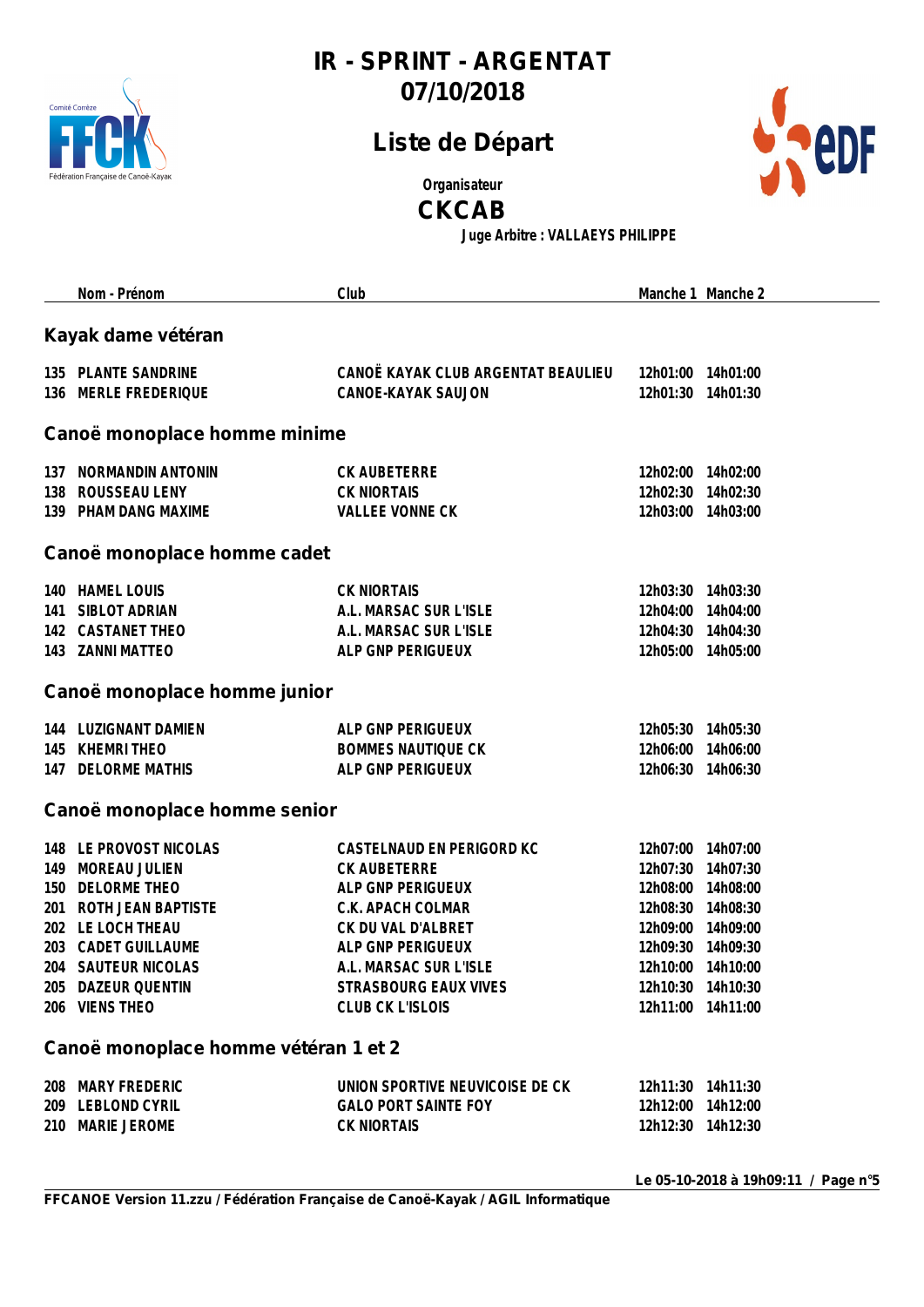

## **Liste de Départ**



**Organisateur**

**CKCAB**

**Juge Arbitre : VALLAEYS PHILIPPE**

|                             | Nom - Prénom                                                               | Club                                            | Manche 1 Manche 2                      |  |  |
|-----------------------------|----------------------------------------------------------------------------|-------------------------------------------------|----------------------------------------|--|--|
|                             | Canoë monoplace homme vétéran 3 et plus                                    |                                                 |                                        |  |  |
| 211                         | <b>BOOB FREDERIC</b><br>212 VALETTE SEBASTIEN                              | <b>TARDOIRE CK</b><br>CASTELNAUD EN PERIGORD KC | 12h13:00 14h13:00<br>12h13:30 14h13:30 |  |  |
|                             | Canoë biplace homme minime                                                 |                                                 |                                        |  |  |
|                             | 213 LEBASTARD THEO<br><b>LUSSEAULT BASTIEN</b>                             | CK VIVONNE LES PAGAYOUS                         | 12h14:00 14h14:00                      |  |  |
|                             | Canoë biplace homme junior                                                 |                                                 |                                        |  |  |
|                             | 215 ZANNI MATTEO                                                           | ALP GNP PERIGUEUX                               | 12h14:30 14h14:30                      |  |  |
|                             | <b>TAUXE PAUL</b><br>216 PETIT AUBIN                                       | CASTELNAUD EN PERIGORD KC                       | 12h15:00 14h15:00                      |  |  |
|                             | <b>MARIEN MARTIN</b><br>217 ROUSSIN MANOEL<br><b>ROUSSIN TANGUY</b>        | UNION SPORTIVE NEUVICOISE DE CK                 | 12h15:30 14h15:30                      |  |  |
|                             | Canoë biplace homme senior                                                 |                                                 |                                        |  |  |
|                             | 218 DELORME MATHIS                                                         | ALP GNP PERIGUEUX                               | 12h16:00 14h16:00                      |  |  |
|                             | <b>DELORME THEO</b><br>220 LE LOCH THEAU<br>ROTH JEAN BAPTISTE             | CK DU VAL D'ALBRET/C.K. APACH COLMAR            | 12h16:30 14h16:30                      |  |  |
|                             | 221 HOSTENS QUENTIN<br><b>CADET GUILLAUME</b>                              | ALP GNP PERIGUEUX                               | 12h17:00 14h17:00                      |  |  |
| Canoë biplace homme vétéran |                                                                            |                                                 |                                        |  |  |
|                             | 222 VALETTE SEBASTIEN                                                      | CASTELNAUD EN PERIGORD KC                       | 12h17:30 14h17:30                      |  |  |
|                             | PEIRO GERMINAL<br>223 MULLER JÉRÔME                                        | UNION SPORTIVE NEUVICOISE DE CK                 | 12h18:00 14h18:00                      |  |  |
|                             | <b>MARY FREDERIC</b><br>224 VAN NIFTERIK - LAVIALLE PIERRE                 | CASTELNAUD EN PERIGORD KC                       | 12h18:30 14h18:30                      |  |  |
|                             | <b>MAURICE GREGORY</b><br>225 CHANEL JULIEN                                | CLERMONT COMMUNAUTE CK/BAC CK                   | 12h19:00 14h19:00                      |  |  |
|                             | <b>CHARBONNIER CHRISTIAN</b><br>226 BOOB CHRISTIAN<br><b>BOOB FREDERIC</b> | <b>TARDOIRE CK</b>                              | 12h19:30 14h19:30                      |  |  |